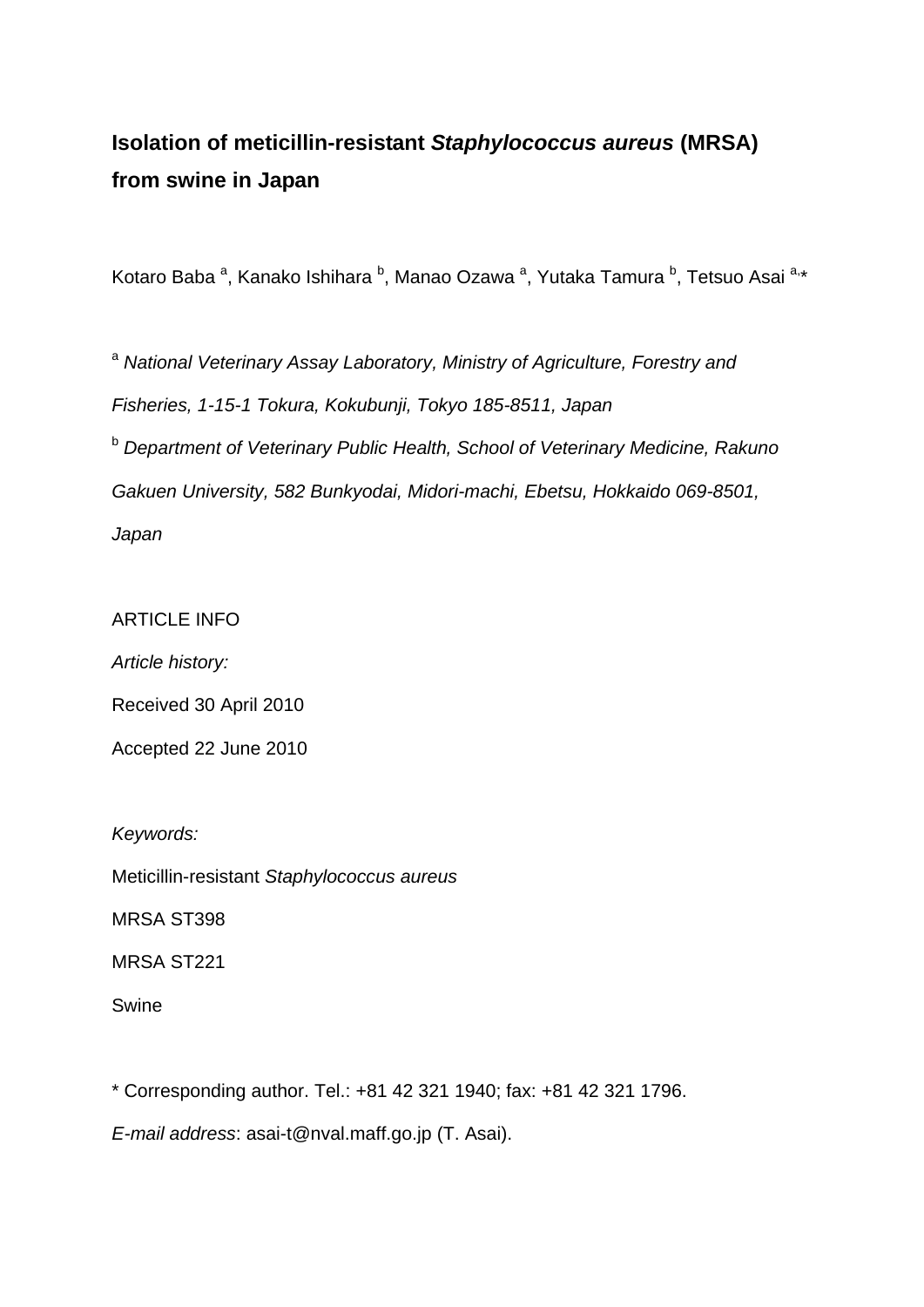#### ABSTRACT

Meticillin-resistant *Staphylococcus aureus* (MRSA) sequence type (ST) 398 is widely prevalent in swine in Europe and North America. To determine the prevalence of MRSA, and specifically ST398, in Japanese swine, a total of 115 nasal swabs and 115 faecal samples from swine reared at 23 farms located in eastern Japan were investigated. MRSA was isolated from a nasal sample (0.9%) but not from any faecal samples. The strain of MRSA was classified as ST221 by multilocus sequence typing and as t002 by *spa* typing. The MRSA isolate exhibited resistance to ampicillin, meticillin and dihydrostreptomycin. Interestingly, it remained susceptible to cefazolin, ceftiofur, Imipenem, gentamicin, kanamycin, chloramphenicol, oxytetracycline, erythromycin, azithromycin, tylosin, vancomycin, enrofloxacin and trimethoprim. The prevalence of MRSA among swine was low and MRSA ST398 was not recovered in the present study.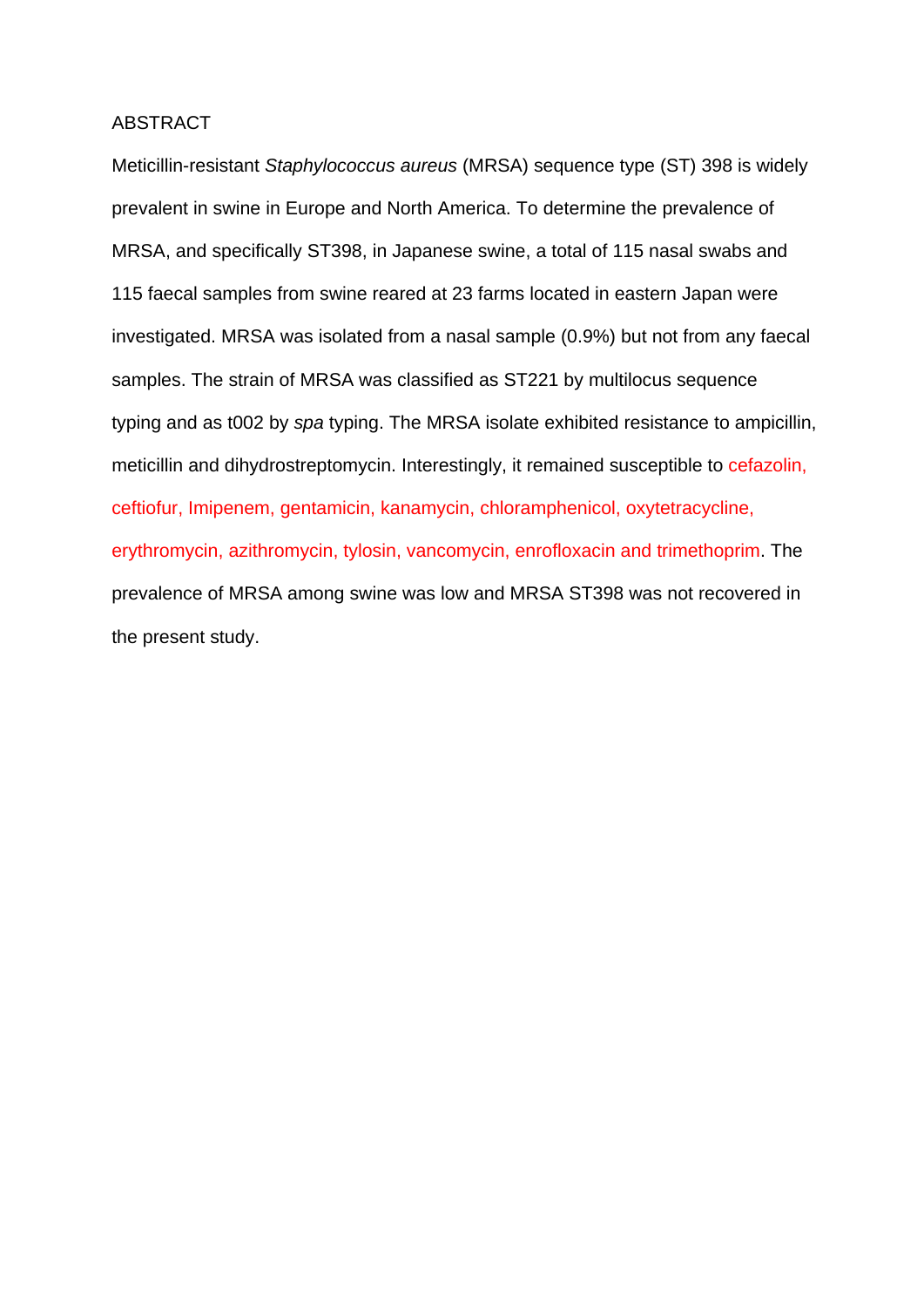#### **1. Introduction**

Since meticillin-resistant *Staphylococcus aureus* (MRSA) was isolated from humans working in close proximity to swine in The Netherlands, a number of studies have been conducted to determine the prevalence and characterisation of MRSA among swine, swine producers and their families [1–4]. MRSA isolates transmitted between swine and swine farmers were classified as sequence type (ST) 398 using multilocus sequence typing (MLST). MRSA ST398 is disseminated by colonised swine through swine production systems. According to data of the Animal Quarantine Service of the Japanese Ministry of Agriculture, Forestry and Fisheries (http://www.maff.go.jp/aqs/tokei/toukeinen.html), more than 100 heads of breeding swine are imported from the USA and Canada every year to Japan. In addition, during 2005 a total of 75 swine were imported from The Netherlands to Japan.

Some surveys on MRSA of swine origin have been conducted in Asian countries, for example in China, Malaysia and Singapore [5–7]. Interestingly, MRSA clonal complex (CC) 9 is predominantly isolated from swine in China and Malaysia [5,6]. In Singapore, MRSA ST398 was isolated from swine [7]. In Japan, although MRSA (MLST analysis was not done) was isolated from retail ground pork in 2005 [8], MRSA has not been isolated from swine. The objective of this study was to determine the prevalence of MRSA in swine in Japan.

#### **2. Materials and methods**

A total of 115 nasal swab samples and 115 faecal samples from swine reared on 23 swine farms in seven prefectures of Eastern Japan were collected at a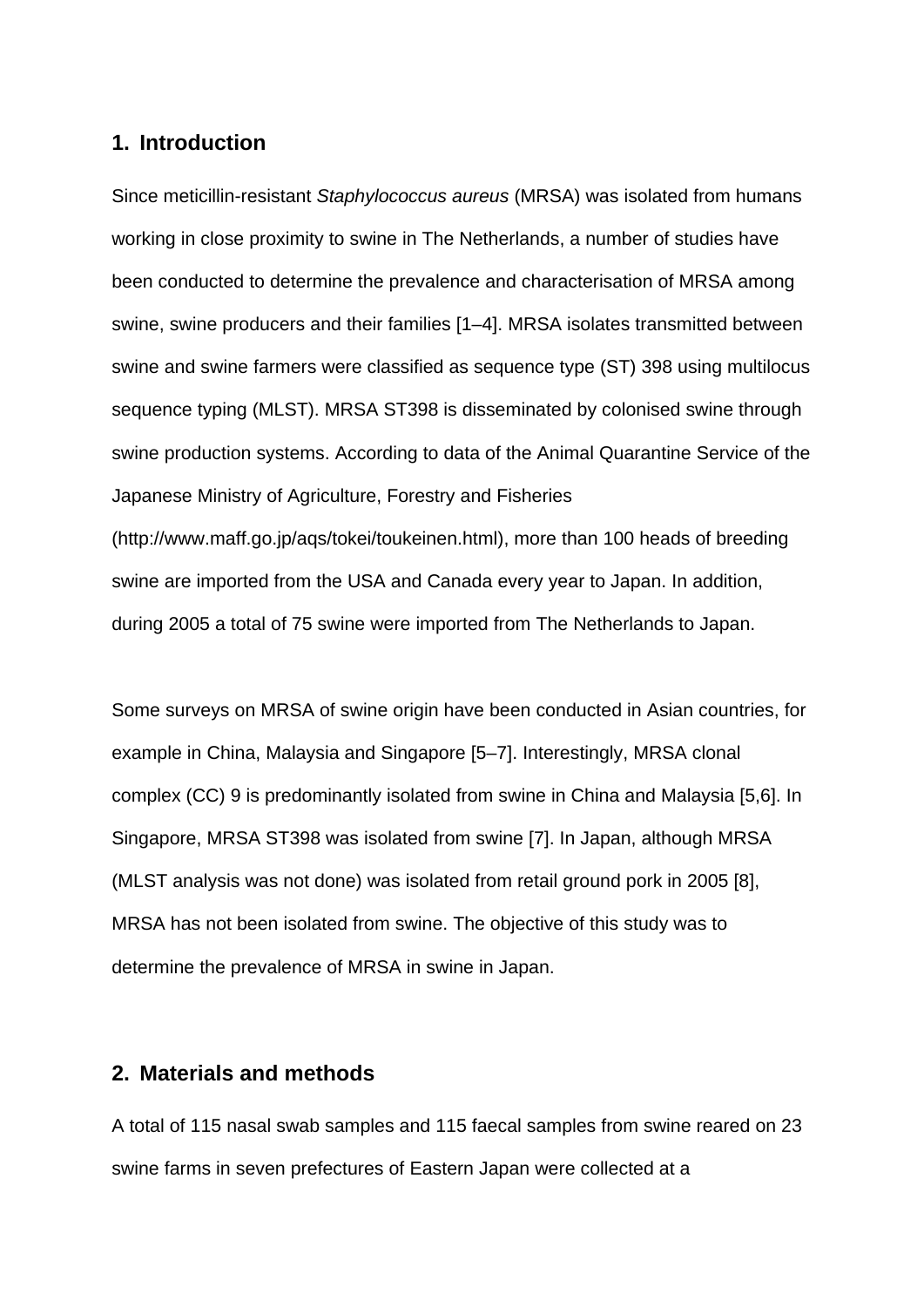slaughterhouse between March and September 2009. Nasal and faecal samples were collected from five animals per farm. Nasal swabs were sampled from the nasal cavity using a sterile cotton swab. Faecal samples were collected using a medicine spoon and were placed in a sterilised sampling bag. One gram of each faecal sample was used for isolation.

Samples were inoculated into 9 mL of heart infusion broth (Difco Laboratories, Detroit, MI) containing 7.5% NaCl and were incubated for 18 h at 35°C. Following incubation, the enrichment culture was inoculated onto two commercial isolation agars, namely CHROMagar™ MRSA Medium (Kanto Chemical Co. Inc., Tokyo, Japan) and MRSA Selective Agar (Becton Dickinson & Co., Franklin Lakes, NJ). Suspected colonies of staphylococci were tested with oxidase (Nissui Co. Ltd., Tokyo, Japan), catalase and Gram stain. Subsequently, a tube coagulase test (Eiken Chemical Co. Ltd., Tochigi, Japan) and an N-ID test (Nissui Co. Ltd.) were conducted on isolates to identify *Staphylococcus* spp.

Staphylococcal cassette chromosome *mec* (SCC*mec*) typing was performed by amplification of the *mec* regions (classes A, B and C) and the *ccr* regions (types 1, 2 and 3) by multiplex polymerase chain reaction (PCR) using the primers described by Kondo et al. [9]. The genes of *mecI*, *ccrB2* and *ccrC* were additionally examined by PCR using the primers described by Milheiriço et al. [10]. The ST of the isolate was determined from the MLST website (http://saureus.mlst.net/) and the *spa* type was identified using the Ridom database website (http://spaserver2.ridom.de/index.shtml).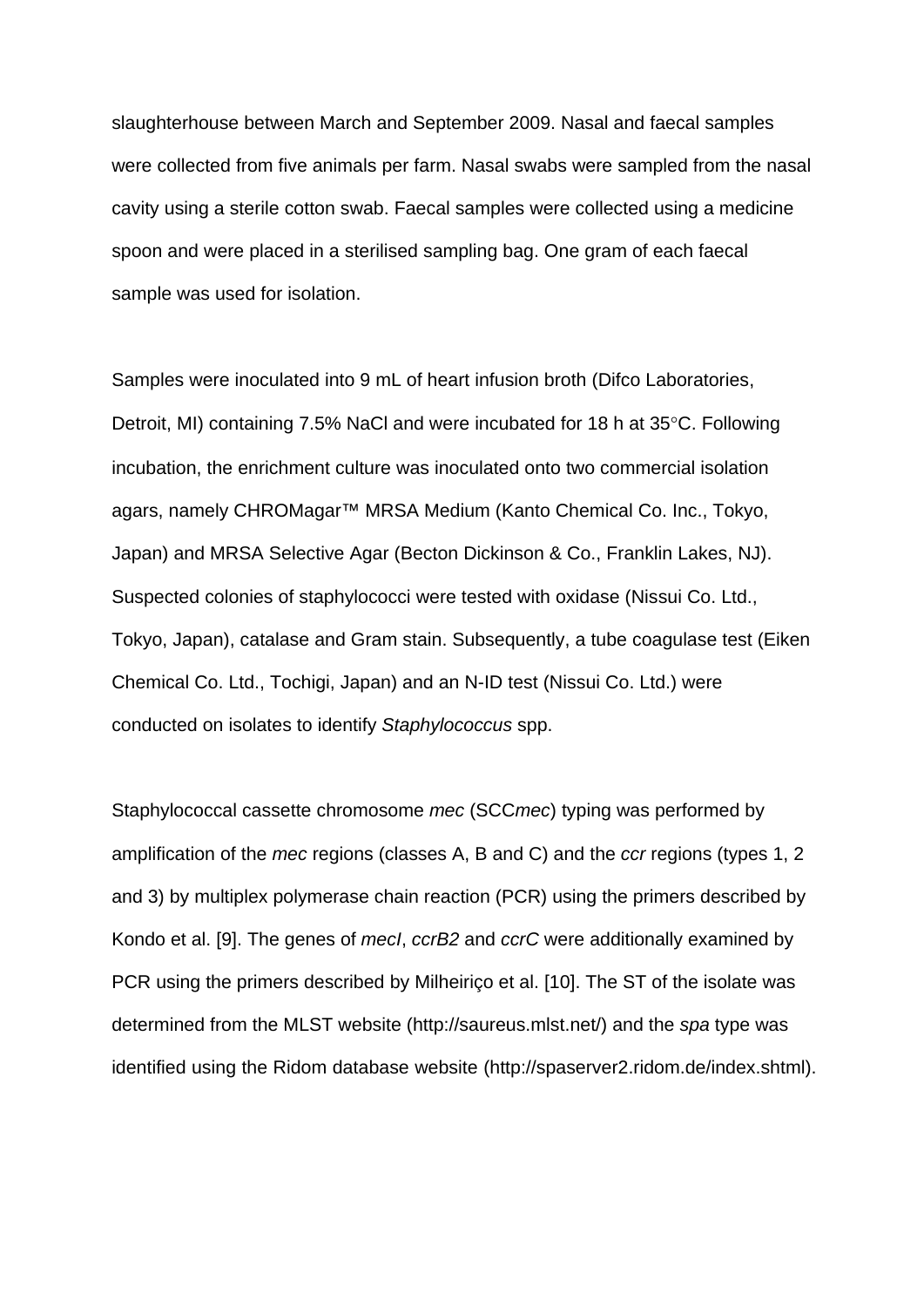[Minimal inhibitory concentration](javascript:goWordLink(%22minimal%20inhibitory%20concentration%22))s of antimicrobials were determined using a broth dilution method following the guidelines of the Clinical and Laboratory Standards Institute [11,12]. *Staphylococcus aureus* ATCC 29213 and *Enterococcus faecalis* ATCC 29212 served as quality control isolates. Susceptibility testing was conducted against ampicillin, oxacillin, cefazolin, ceftiofur, Imipenem, dihydrostreptomycin, gentamicin, kanamycin, chloramphenicol, oxytetracycline, erythromycin, azithromycin, tylosin, vancomycin, enrofloxacin and trimethoprim.

#### **3. Results**

MRSA was isolated from only 1 of 115 nasal samples (0.9%, 95% confidential interval 0.0–4.8%) (Table 1). MRSA isolates harboured the type 1 *ccr* complex. The sequence of the PCR product showed 87% homology with type 1 *ccr* complex of *S. aureus* PL72 strain (accession no. AB433542). However, no amplicon was detected by PCR for the *mec* complex or the *mecI*, *ccrB2* and *ccrC* genes.

The MRSA isolate was classified as ST221 (allelic profile 1-4-1-4-12-1-10) belonging to CC5, according to the MLST database. The *spa* type of the isolate was t002. The isolate was resistant to ampicillin, oxacillin and dihydrostreptomycin, but remained susceptible to the other 13 antimicrobials (Table 1).

## **4. Discussion**

This study showed MRSA ST221 to be present in the nasal cavity of slaughtered swine in Japan. Since 2005, the high prevalence of MRSA ST398 in the nasal cavity of swine has been reported in some Europe and North America, with an isolation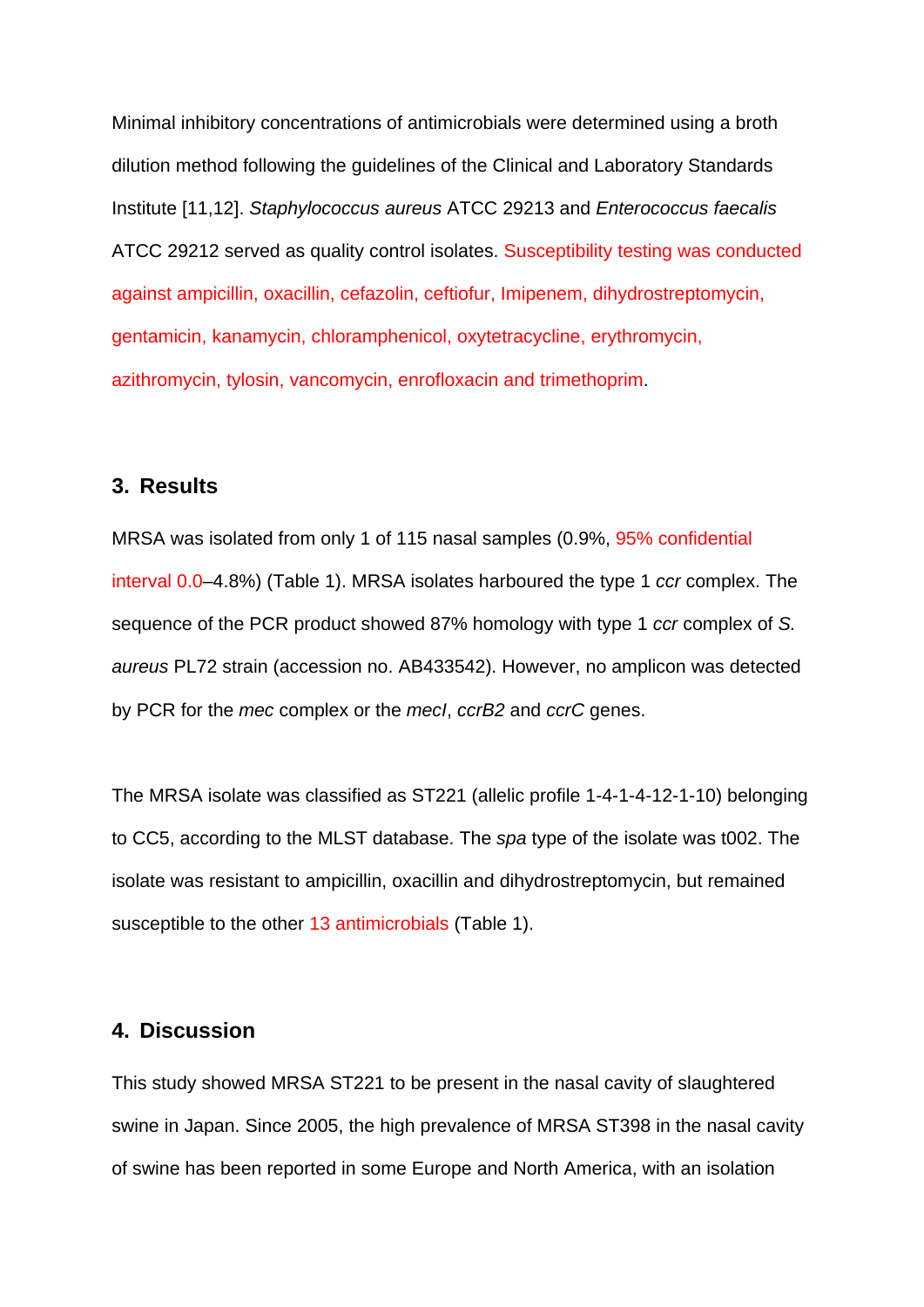rate between 24.9% and 49% [1–4]. Although many pigs have been imported from these countries to Japan, ST398 does not as yet seem to have appeared in Japan. It should be noted that animals are not quarantined for carriage of MRSA when imported because it is not a targeted infectious disease according to the Domestic Animal Infectious Disease Control Law

(http://www.cas.go.jp/jp/seisaku/hourei/data/adaidc.pdf). Although this study utilised an enrichment culture method using broth medium containing 7.5% NaCl, it seems likely that the isolation rate of MRSA from swine in Japan (0.9%) was lower than those in Europe and North America.

The MRSA isolate belonging to CC5 and t002 was related to the New York/Japan MRSA clone with SCC*mec* II. However, the SCC*mec* type of the MRSA ST221 in this study was untypeable since the class of *mec* complex was not determined. Moreover, DNA homology of *ccr* type 1 of this MRSA isolate with previously reported isolates was low. Zaraket et al. [13] reported that the New York/Japan MRSA clone was predominant in Japan. Previously, a strain of MRSA ST221 with SCC*mec* II (*spa* type not determined) was isolated at a hospital between 2001 and 2003 in South Korea [14] and an isolate with SCC*mec* I and t149 was isolated at a hospital in 2005 in Paraguay [15]. The MLST database

(http://saureus.mlst.net/sql/burstspadvanced.asp) showed that *S. aureus* ST221 was isolated at French and Scotland hospitals in 2002 and 2003, respectively. To the best of our knowledge, there is no previous report detailing the isolation of MRSA ST221 from animals. In addition, the MRSA ST221 isolate in this study exhibited resistance only to β-lactam antibiotics and dihydrostreptomycin (Table 2). The New York/Japan MRSA clone exhibited resistance not only to β-lactam antibiotics but also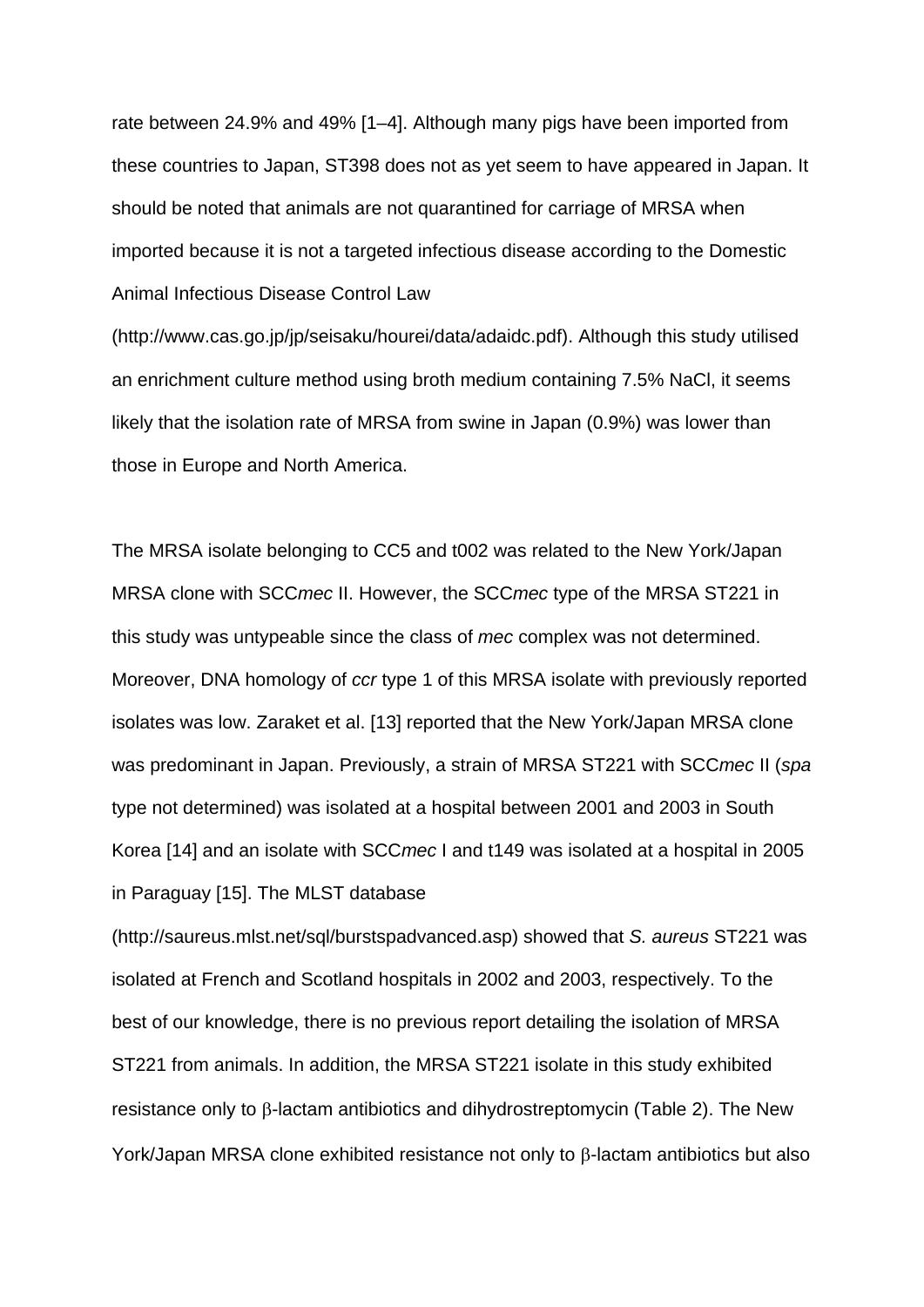aminoglycosides, macrolides, tetracycline and fluoroquinolones [13]. MRSA from swine showed resistance to tetracycline antibiotics in several Western countries [1]. MRSA isolated from ground pork in Japan in 2005 exhibited resistance to benzylpenicillin, ampicillin, cefazolin, oxacillin and oxytetracycline [8]. The resistance profile revealed that the isolate was considerably different from this MRSA clone. At present, the origin of MRSA ST221 infection in swine remains unclear.

This study was the first survey on the prevalence of MRSA in Japanese swine. At present, the prevalence of MRSA among swine in Japan is low and MRSA ST398 was not isolated from swine in this study.

#### **Funding**

This work was supported in part by a grant-in aid from the Japanese Ministry of Health, Labour and Welfare (H21-Shokuhin-Ippan-013).

#### **Competing interests**

None declared.

#### **Ethical approval**

Not required.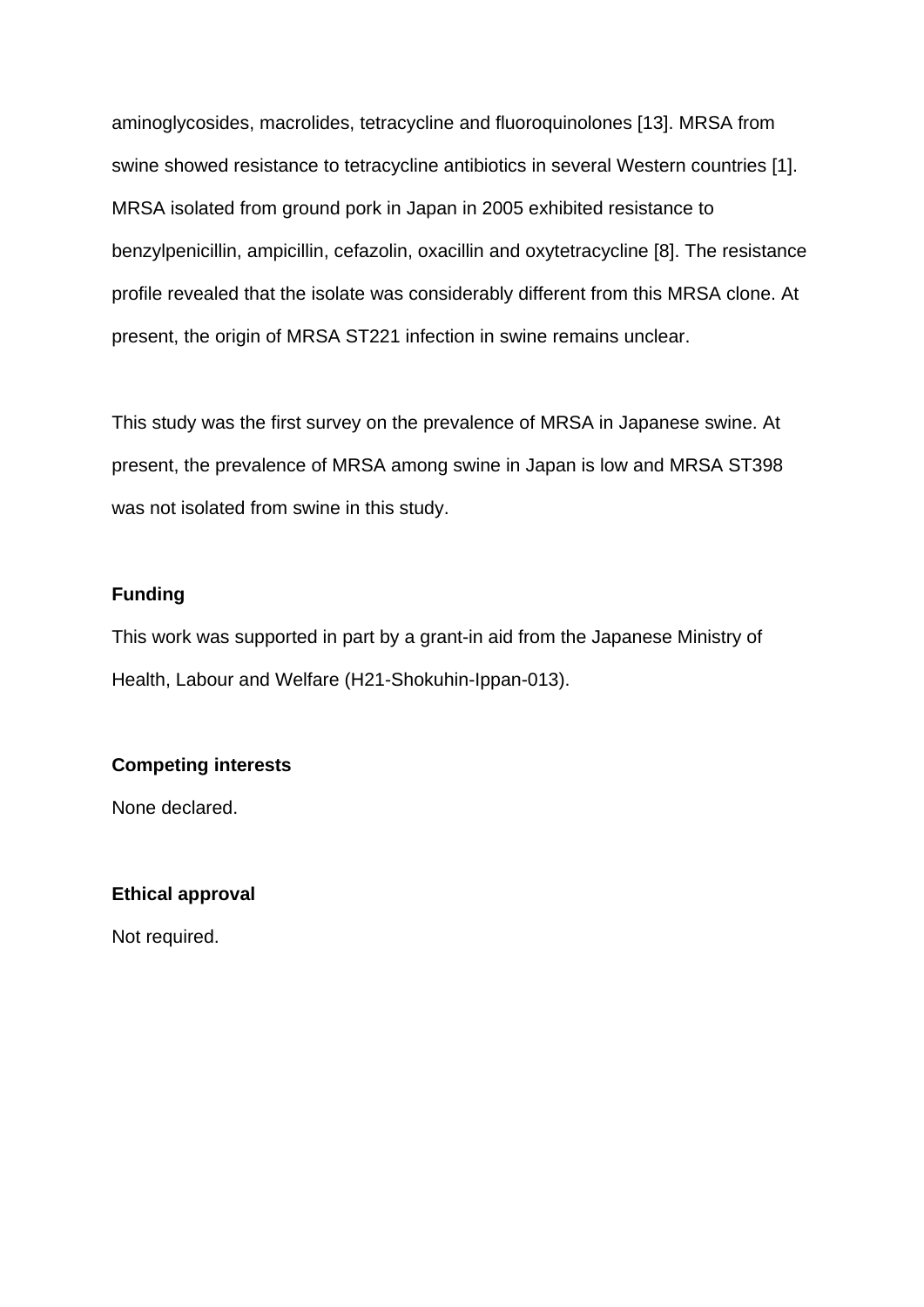#### **References**

- [1] de Neeling AJ, van den Broek MJM, Spalburg EC, van Santen-Verheuvel MG, Dam-Deisz WD, Boshuizen HC, et al. High prevalence of methicillin resistant *Staphylococcus aureus* in pigs. Vet Microbiol 2007;122:366–72.
- [2] Lewis HC, Mølbak K, Reese C, [Aarestrup FM](http://www.ncbi.nlm.nih.gov/pubmed?term=%22Aarestrup%20FM%22%5BAuthor%5D&itool=EntrezSystem2.PEntrez.Pubmed.Pubmed_ResultsPanel.Pubmed_RVAbstract), [Selchau M,](http://www.ncbi.nlm.nih.gov/pubmed?term=%22Selchau%20M%22%5BAuthor%5D&itool=EntrezSystem2.PEntrez.Pubmed.Pubmed_ResultsPanel.Pubmed_RVAbstract) [Sørum M,](http://www.ncbi.nlm.nih.gov/pubmed?term=%22S%C3%B8rum%20M%22%5BAuthor%5D&itool=EntrezSystem2.PEntrez.Pubmed.Pubmed_ResultsPanel.Pubmed_RVAbstract) et al. Pigs as source of methicillin-resistant *Staphylococcus aureus* CC398 infections in humans, Denmark. Emerg Infect Dis 2008;9:1383–9.
- [3] Khanna T, Friendship R, Dewey C, [Weese JS](http://www.ncbi.nlm.nih.gov/pubmed?term=%22Weese%20JS%22%5BAuthor%5D&itool=EntrezSystem2.PEntrez.Pubmed.Pubmed_ResultsPanel.Pubmed_RVAbstract). Methicillin resistant *Staphylococcus aureus* colonization in pigs and pig farmers. Vet Microbiol 2008;[128:](http://www.sciencedirect.com/science?_ob=PublicationURL&_tockey=%23TOC%235190%232008%23998719996%23681968%23FLA%23&_cdi=5190&_pubType=J&view=c&_auth=y&_acct=C000065311&_version=1&_urlVersion=0&_userid=4831942&md5=f03eccfa4dd76b401f30c1431cae186a)298–303.
- [4] Smith TC, Male MJ, Harper AL, Kroeger JS, Tinkler GP, Moritz ED, et al. Methicillin-resistant *Staphylococcus aureus* (MRSA) strain ST398 is present in Midwestern U.S. swine and swine workers. PLoS One 2009;4:e4258.
- [5] Wagenaar JA, Yue H, Pritchard J, Broekhuizen-Stins M, Huijsdens X, Mevius DJ, et al. Unexpected sequence types in livestock associated methicillin-resistant *Staphylococcus aureus* (MRSA): MRSA ST9 and a single locus variant of ST9 in pig farming in China. [Vet Microbiol](http://www.sciencedirect.com/science/journal/03781135) 2009;[139:](http://www.sciencedirect.com/science?_ob=PublicationURL&_tockey=%23TOC%235190%232009%23998609996%231532116%23FLA%23&_cdi=5190&_pubType=J&view=c&_auth=y&_acct=C000065311&_version=1&_urlVersion=0&_userid=4831942&md5=fe09da5bd68e606cdf0e95c3259f0fc4)405–9.
- [6] Neela V, Mohd Zafrul A, Mariana NS, van Belkum A, Liew YK, Rad EG. Prevalence of ST9 methicillin-resistant *Staphylococcus aureus* among pigs and pig handlers in Malaysia. J Clin Microbiol 2009;47:4138–40.
- [7] Sergio DM, Koh TH, Hsu LY, Ogden BE, Goh AL, Chow PK. Investigation of methicillin-resistant *Staphylococcus aureus* in pigs used for research. J Med Microbiol 2007;56:1107–9.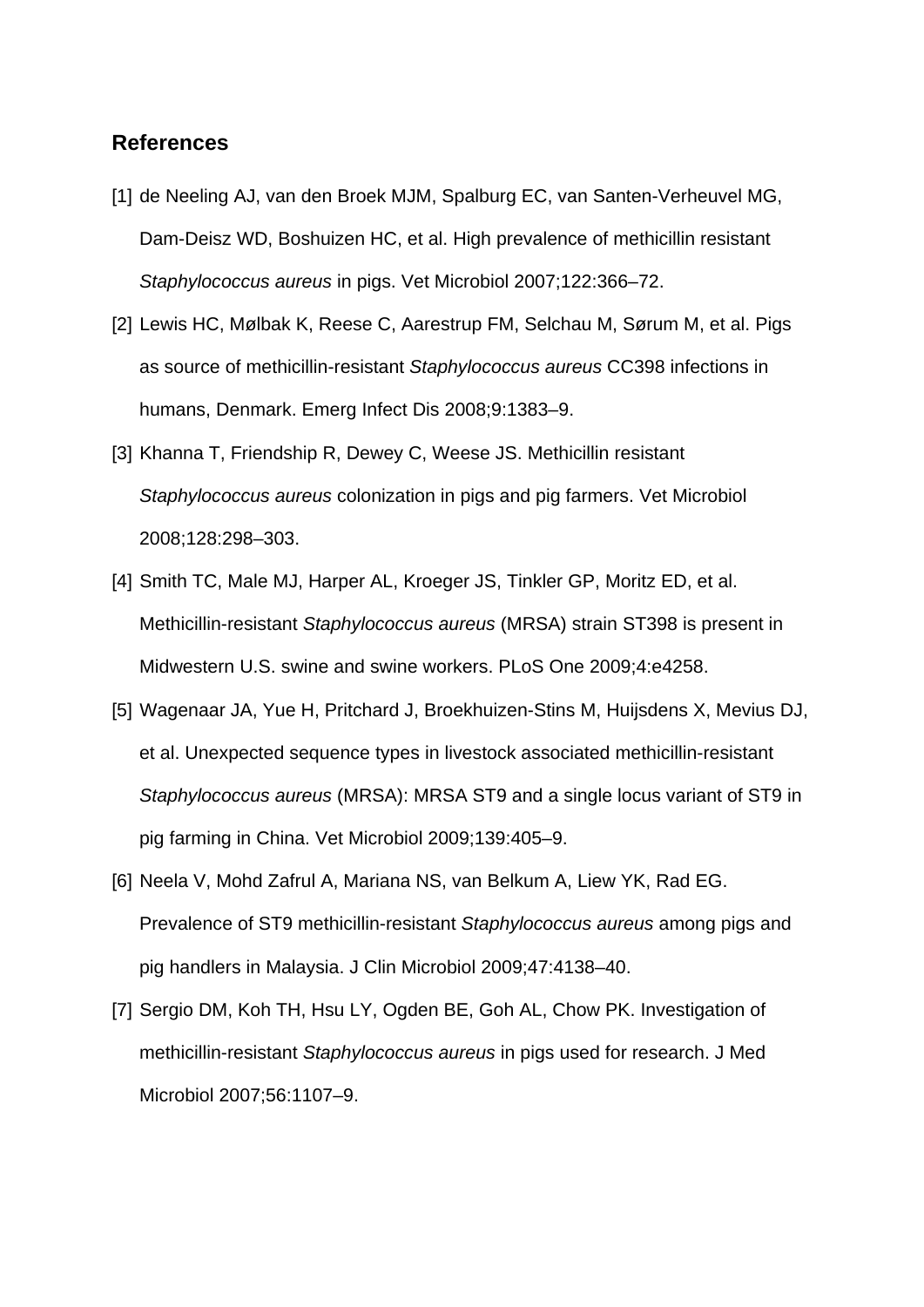- [8] Fujio K, Shimizu A, Matsumura K, Kawano J, Kitagawa H, Igimi S. Antimicrobial resistance of *Staphylococcus aureus* isolates from commercial raw meat, humans, pigs and chickens. Jpn J Food Microbiol 2007;24:100–6.
- [9] Kondo Y, Ito T, Ma XX, Watanabe S, Kreiswirth BN, Etienne J, et al. Combination of multiplex PCRs for staphylococcal cassette chromosome *mec* type assignment: rapid identification system for *mec*, *ccr*, and major differences in junkyard regions. Antimicrob Agents Chemother 2007;51:264–74.
- [10] Milheiriço C, Oliveira DC, de Lencastre H. Update to the multiplex PCR strategy for assignment of *mec* element types in *Staphylococcus aureus*. Antimicrob Agents Chemother 2007;51:3374–7.
- [11] Clinical and Laboratory Standards Institute. *Performance standards for antimicrobial disk and dilution susceptibility tests for bacteria isolated from animals; approved standard*. 3rd ed. Document M31-A3. Wayne, PA: CLSI; 2008.
- [12] Clinical and Laboratory Standards Institute. *Performance standards for antimicrobial susceptibility testing*. Eighteenth informational supplement. Document M100-S18. Wayne, PA: CLSI; 2008.
- [13] Zaraket H, Otsuka T, Saito K, [Dohmae S,](http://www.ncbi.nlm.nih.gov/pubmed?term=%22Dohmae%20S%22%5BAuthor%5D) [Takano T](http://www.ncbi.nlm.nih.gov/pubmed?term=%22Takano%20T%22%5BAuthor%5D), [Higuchi W](http://www.ncbi.nlm.nih.gov/pubmed?term=%22Higuchi%20W%22%5BAuthor%5D), et al. Molecular characterization of methicillin-resistant *Staphylococcus aureus* in hospitals in Niigata, Japan: divergence and transmission. Microbiol Immunol 2007;51:171–6.
- [14] Cho DT, Cha HY, Chang HH, Kim SW, Chung JM, Kim J, et al. Risk factors for specific methicillin-resistant *Staphylococcus aureus* clones in a Korean hospital. J Antimicrob Chemother 2006;57:1122–7.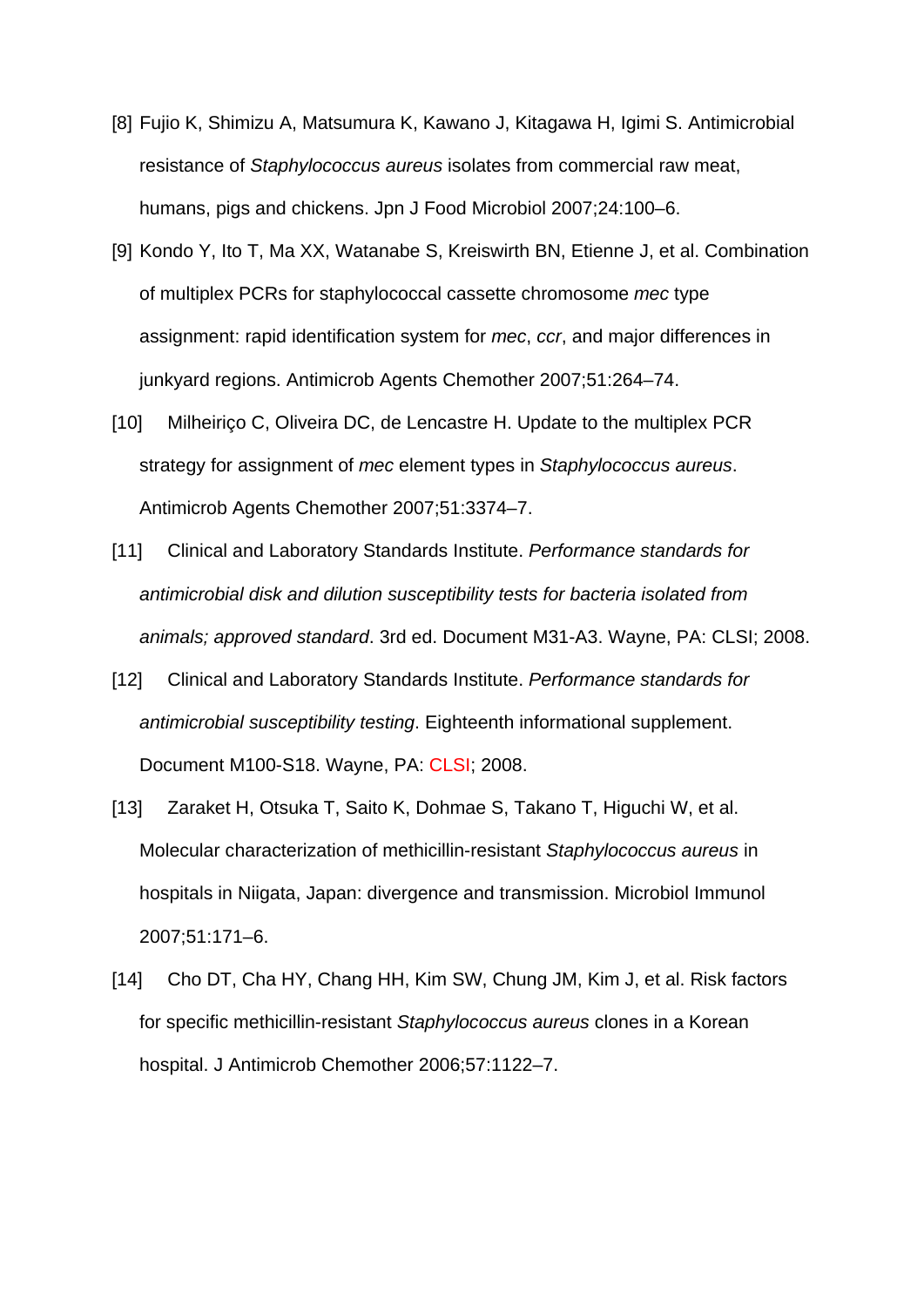[15] Mayor L, Ortellado J, Menacho C, Lird G, Courtier C, Gardon C, et al. Molecular characterization of methicillin-resistant *Staphylococcus aureus* isolates collected in Asunción, Paraguay. J Clin Microbiol 2007;45:2298–300.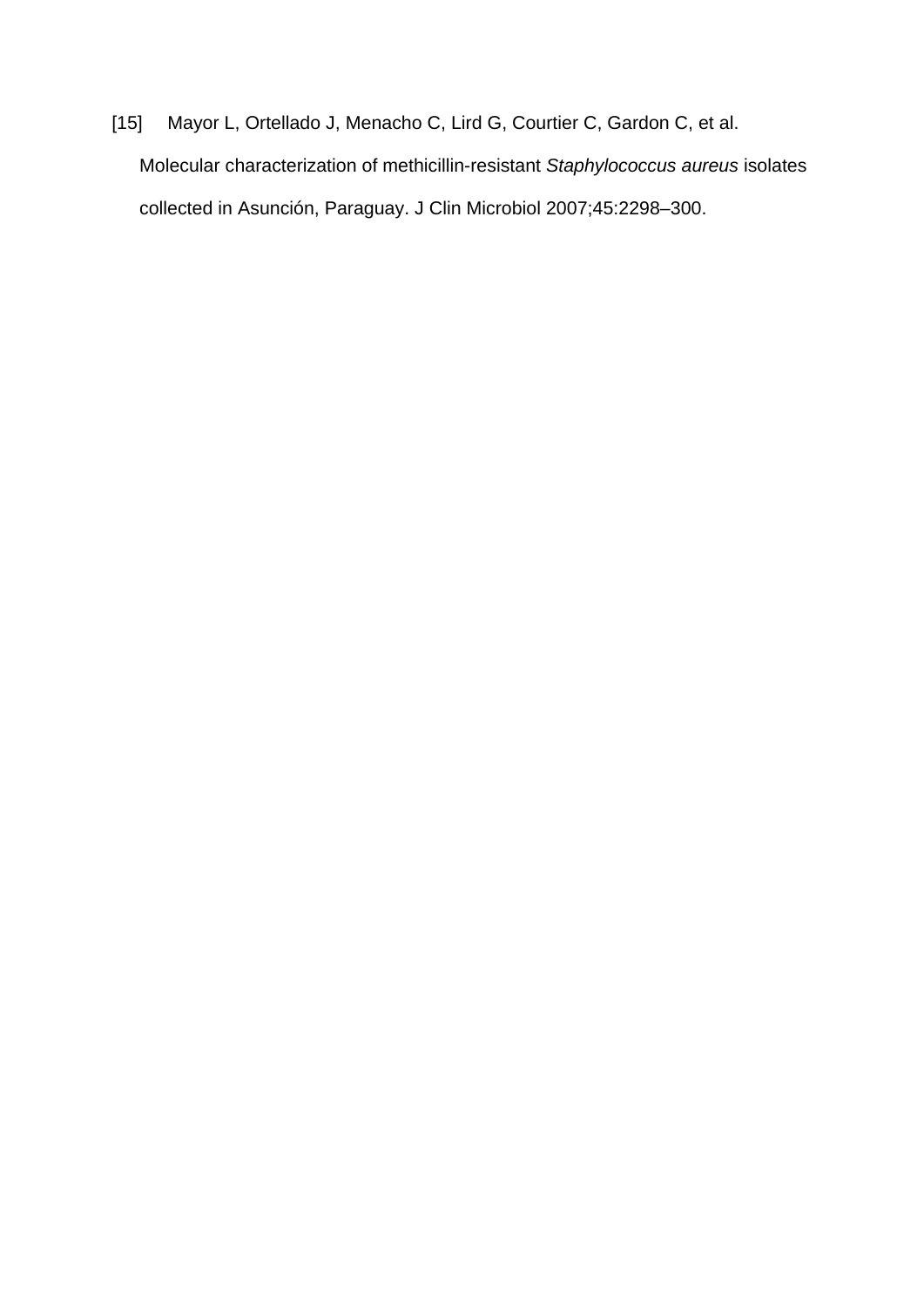# **Table 1**

Prevalence of meticillin-resistant *Staphylococcus aureus* (MRSA) in Japanese swine

| Sample                   | No. of farms positive/tested (%, | No. of pigs positive/tested (%, |  |  |  |
|--------------------------|----------------------------------|---------------------------------|--|--|--|
|                          | 95% CI)                          | 95% CI)                         |  |  |  |
|                          |                                  |                                 |  |  |  |
|                          |                                  |                                 |  |  |  |
| <b>Nasal</b>             | $1/23$ (4.3, 0.1–22.0)           | $1/115(0.9, 0-4.8)$             |  |  |  |
| swab                     |                                  |                                 |  |  |  |
| Faeces                   | $0/23$ (0, 0-12.2)               | $0/115(0, 0-2.6)$               |  |  |  |
|                          |                                  |                                 |  |  |  |
| CL confidential interval |                                  |                                 |  |  |  |

CI, confidential interval.